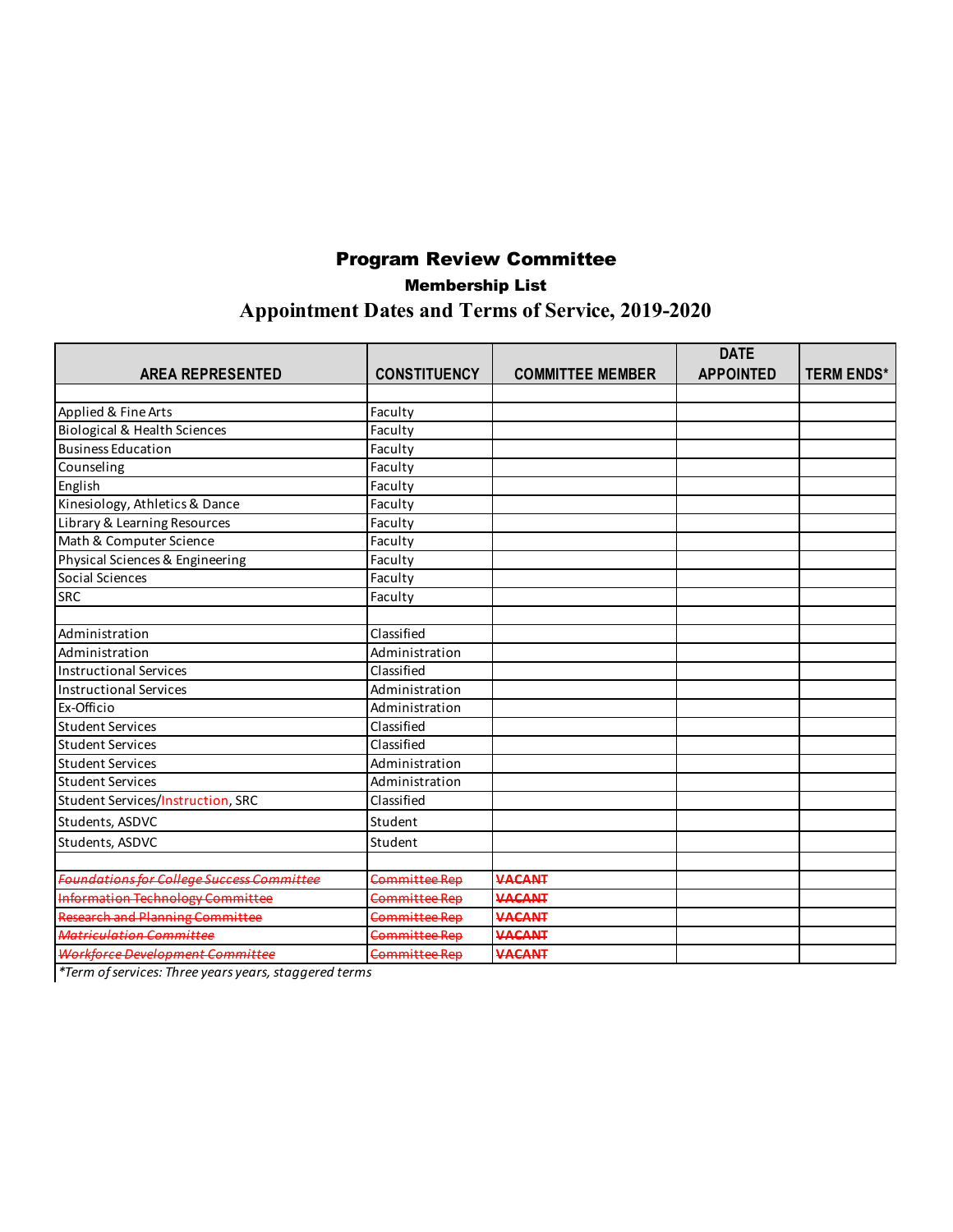Approved AS 5/7/19

## 2018-2019 2019-2020 Program Review Rubric

#### 1. Link to strategic directive-DVC Vision

| 10 points<br>possible | $0 - 10$ | Student Success: To what degree does the request justify a strategy (through<br>one or more of the four college goals) to increase student success?                                                                                                                             |  |
|-----------------------|----------|---------------------------------------------------------------------------------------------------------------------------------------------------------------------------------------------------------------------------------------------------------------------------------|--|
|                       |          | To what degree does the request provide evidence of programmatic<br>transformation that targets educational excellence, equity, and inclusion?<br>10<br>Linked, but<br>Strongly and<br>None or<br>indirectly<br>directly linked<br><b>unclear</b><br>Minor<br>Moderate<br>Major |  |

#### 2. Student Impact

| 2535<br>points<br>possible | $0 - 10$ | Core Values: To what degree does the request address commitment to Equity,<br><b>Excellence, and Student Learning?</b><br>DVC Values: To what degree does the request address commitment to<br>Equity, Excellence, and Student Learning?<br>10<br>0                                                                                                                                                                                                                                                                                                                                                                                                                                                                                                                                    |
|----------------------------|----------|----------------------------------------------------------------------------------------------------------------------------------------------------------------------------------------------------------------------------------------------------------------------------------------------------------------------------------------------------------------------------------------------------------------------------------------------------------------------------------------------------------------------------------------------------------------------------------------------------------------------------------------------------------------------------------------------------------------------------------------------------------------------------------------|
|                            | $0 - 10$ | Moderate<br>Minor<br>Major<br>Student Experience (Instructional and Student Services): To what degree does<br>this request target increases in equitable student success in one or more of the<br>four stages of the student experience?<br>Student Experience (Administrative): To what degree does this request target<br>changes to cultural and structural conditions that increase equitable student<br>success in one or more of the four stages of the student experience?<br>5<br>10<br>0<br>Moderate<br>Minor<br>Major                                                                                                                                                                                                                                                        |
|                            | $0 - 10$ | Student Success/ Achievement Gap: To what degree does will this request target<br>closure of achievement gaps for sub-populations of students across any or all five<br>student-success-indicators:-Access, Course Completion, Persistence, ESL/Basic Skills<br>Completion, Degree/Certificate Completion and Transfer Rate<br>-0-<br>40<br>Not.<br>Incomplete<br>لمنامك<br>supported<br>support-<br>support<br>Student Achievement: To what degree will this request support improvement<br>and/or closure of achievement gaps for student success indicators such as:<br>Access, Course Completion, Persistence, ESL Sequence Completion, Degree/Certificate<br><b>Commented [KS1]: Talk to Becky</b><br>Completion and Transfer Rate.<br>0<br>5<br>10<br>Moderate<br>Minor<br>Major |

Approved Oct,5, 2016 College Council; Academic Senate Approved 8/9/16<br>Proposed revision 2/25/2019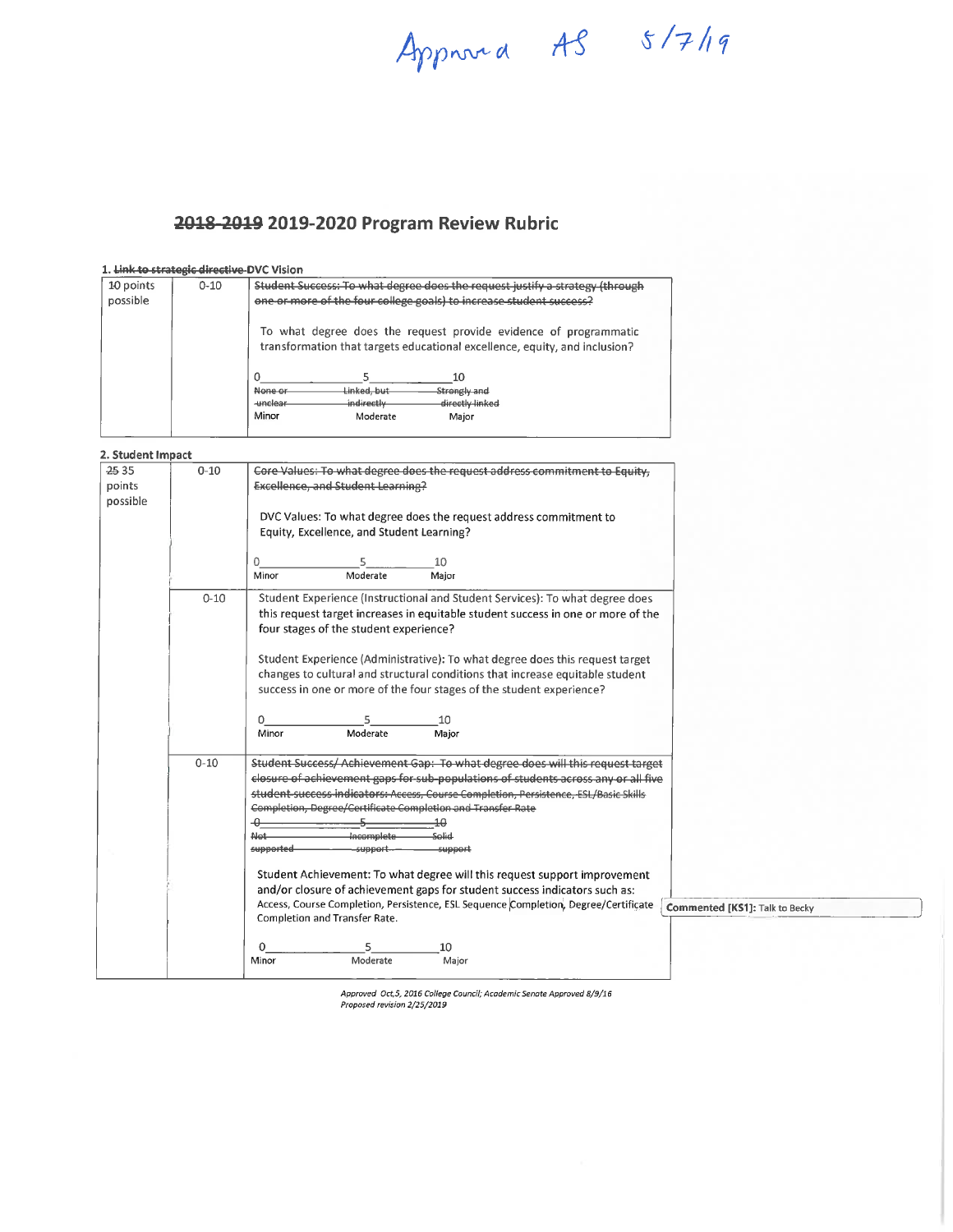# 2018-2019 2019-2020 Program Review Rubric

| $0 - 5$ | College Scale: What is the scale of the potential impact in terms of number and<br>percentage of students in the college? |
|---------|---------------------------------------------------------------------------------------------------------------------------|
|         | Small #<br>Moderate#<br>Camnus-wide                                                                                       |

#### 3. Program Impact

| 25 points<br>possible | $0 - 10$ | Consequences: To what degree will the request affect the ability of the<br>area/program to continue to operate and function?          |  |
|-----------------------|----------|---------------------------------------------------------------------------------------------------------------------------------------|--|
|                       |          | 5.<br>0<br>10                                                                                                                         |  |
|                       |          | 0 = Program could function the same without request<br>$10$ = Program could not function without request                              |  |
|                       | $0 - 10$ | Improvement: To what degree will the request have an impact on the identified<br>area, allowing the program to improve and/or expand? |  |
|                       |          | $\Omega$<br>5.<br>10                                                                                                                  |  |
|                       |          | $0 = no$ impact                                                                                                                       |  |
|                       |          | 5 = moderately improves & expands program, while having an effect on some students                                                    |  |
|                       |          | 10 = program could improve in way that effects the majority of students in the program, and may<br>have college-level impact.         |  |
|                       | $0 - 5$  | How well did the program justify the cost and need of the request?                                                                    |  |
|                       |          | Λ                                                                                                                                     |  |
|                       |          | Not<br><b>Highly</b>                                                                                                                  |  |
|                       |          | supported<br>supported                                                                                                                |  |

#### 4. Themes: Qualitative

| What overall themes are found in this | Previous themes captured: Proliferation of technology:                                                    |
|---------------------------------------|-----------------------------------------------------------------------------------------------------------|
| 1 request?                            | Campus-wide policies for tech and publications; Subject specific<br>counseling; Reassign time; New themes |
|                                       |                                                                                                           |

Approved Oct,5, 2016 College Council; Academic Senate Approved 8/9/16<br>Proposed revision 2/25/2019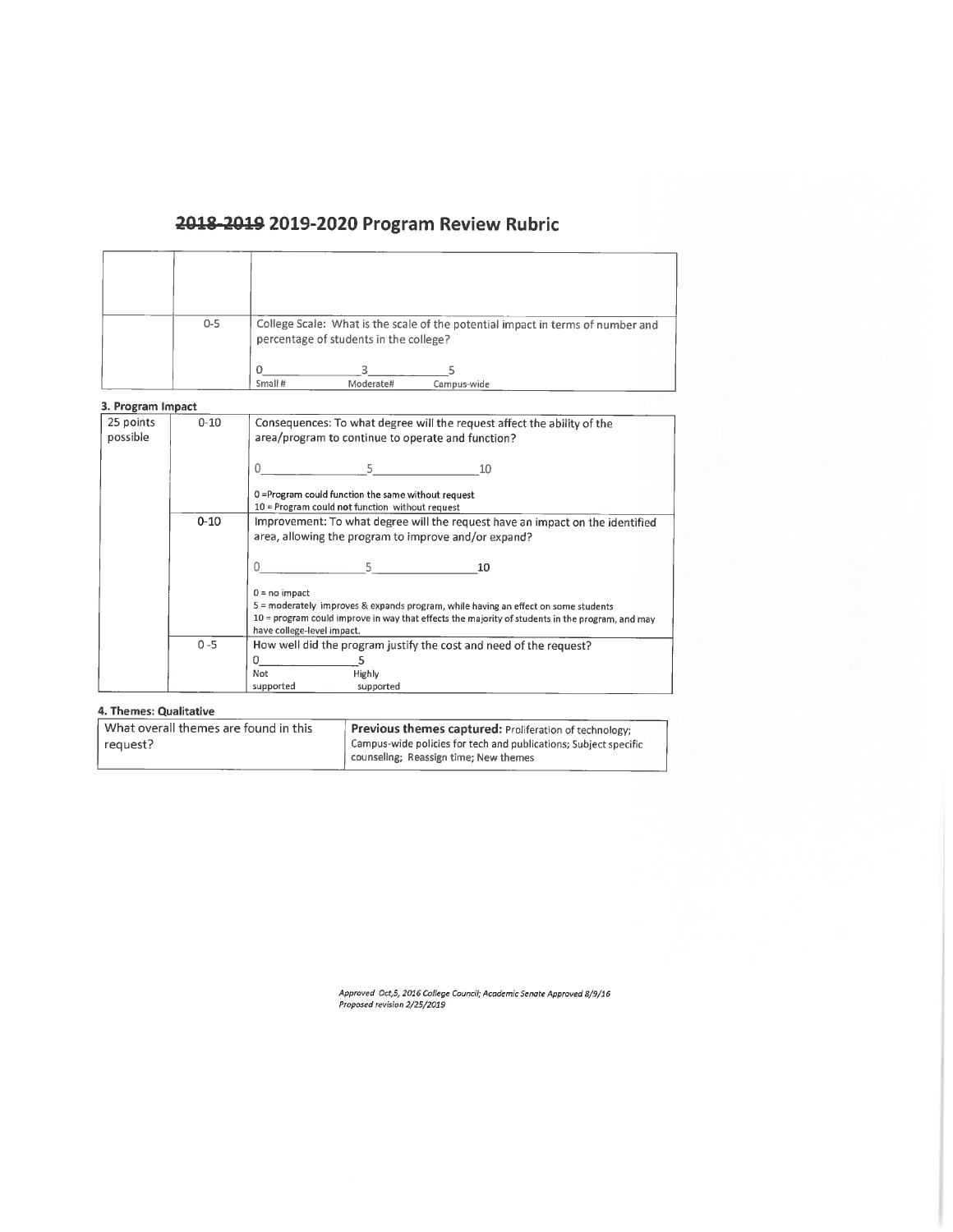*Recommended edits are in italics* Recommended deletions are in strikethrough

The Research, Planning, and Evaluation Committee (RPEC), taking direction from College Council, supports the work of the college to achieve its Educational Master Plan, annual priorities and other objectives. The Research, Planning and Evaluation Committee supports datadriven *informed* decision-making throughout the college thereby promoting a culture of evaluation. This Committee supports the alignment of all existing college plans.

### **Charge and Function**

#### **Research**

The RPEC evaluates the data and research needs of the college.

The RPEC facilitates administration and evaluation of college wide research initiatives. When warranted, the RPEC communicates the results of the evaluation.

As per Procedure 4001.01, the RPEC serves as the research conduit for the college. The Procedure outlines the steps through which individuals within and from outside of the college submit research proposals and how those proposals are processed.

### **Planning**

The RPEC makes recommendations to the College Council on college goals, provides summative evaluations of plans and activities, and makes recommendations for the future.

The RPEC works with college committees on the alignment of goals across planning documents.

This committee supports the College Council's efforts to set annual priorities.

### **Evaluation**

The RPEC reviews research and data collected by the college and other sources, writes reports that interpret the data, and assists with developing instruments for projects.

The RPEC makes recommendations to the College Council on metrics.

# **Professional Development**

Draft September 26, 2019